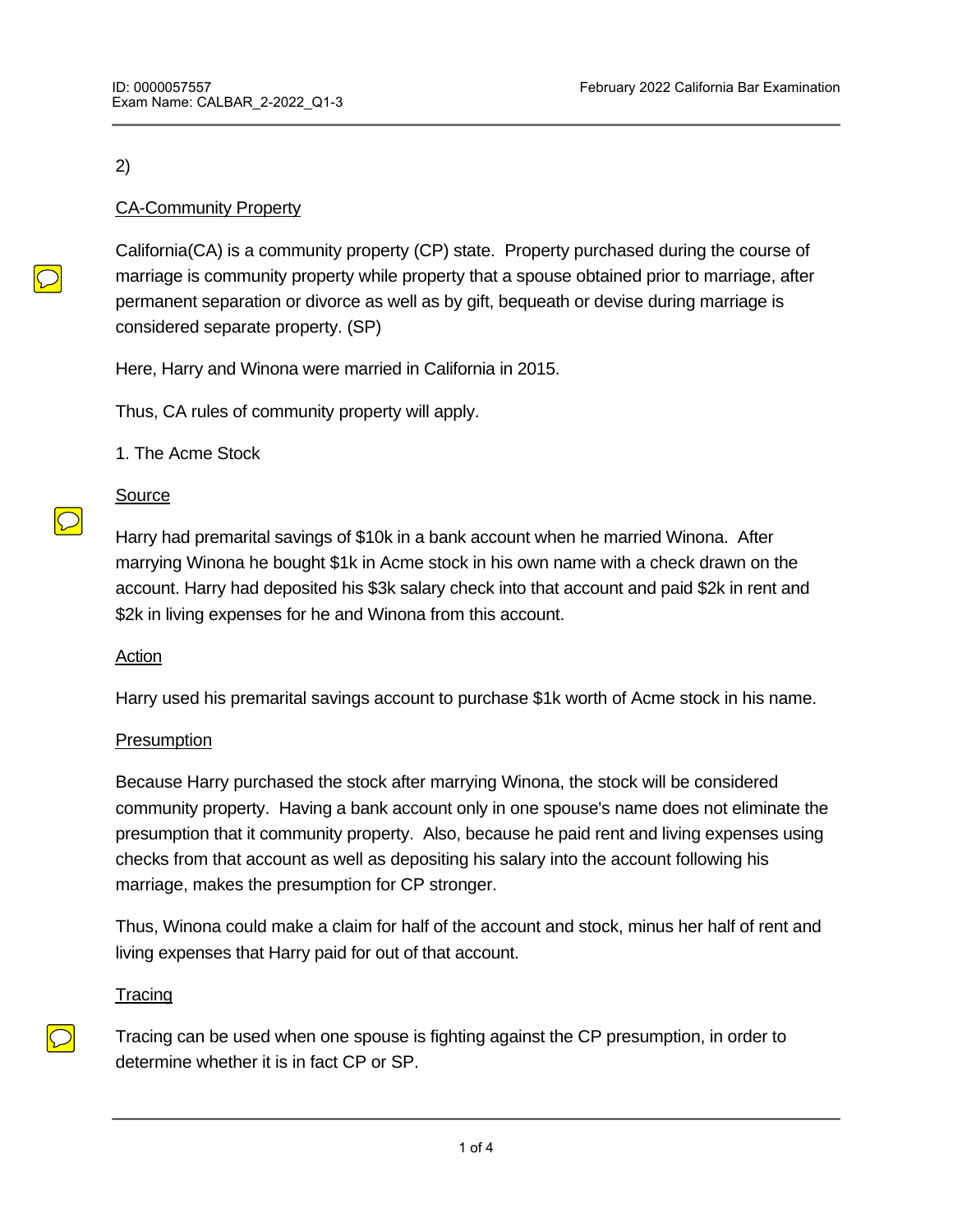Here, should Harry's premarital savings be exhausted and he can demonstrate that when he purchased the stock the remaining funds were his SP, he may be able to keep the stock. Also, he could claim reimbursement from the community for the \$2k rent, \$2k living expenses.

Winona could claim half of the value of the stock because it was purchased during the marriage.

Thus, the Acme stock is presumably CP, but there could be a claim for SP.

2. Winona's post-separation disability insurance payments?

#### Source

During the marriage, Winona purchased disability insurance out of her salary. She later became disabled and could no longer work. As a result, she became entitled to monthly disability insurance payments, which will continue until she reached the age of 65.

#### Action

The disability insurance was acquired during marriage, using Winona's salary which is community property. When she became disabled and no longer able to work instead of a salary she was receiving insurance payments during the marriage and will continue until she is 65.

## **Presumption**

Because Winona became disabled during the marriage, the payments made during the marriage would be subject to CP reimbursement. Further, the insurance payments depending on whether they were to supplement her salary or was in addition to, a claim could be made by Harry for half.

However, the insurance payments would be Winona's once the dissolution proceedings had begun.

## 3. The investment account

## Source

Action

While Harry and Winona were living separately he used his earnings to gamble at the local casino, winning a large amount of money with which he opened an investment account in his own name. Harry did not tell Winona about his winnings or investment account because she did not approve of gambling.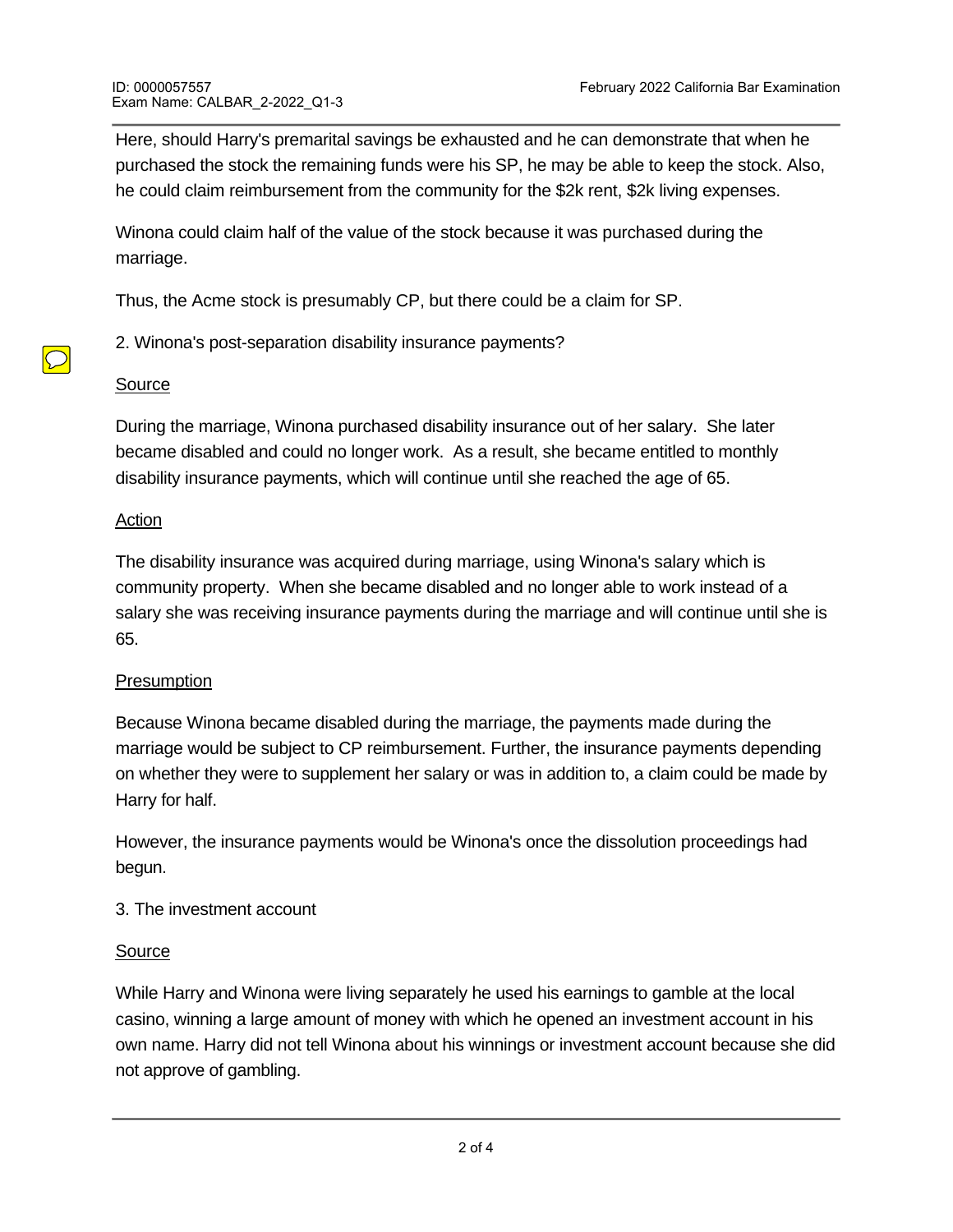#### Action

From Harry's winnings at the casino he opened the investment account in his own name.

## **Presumption**

Here, because Harry and Winona were still married Winona can make a claim for half of the investment account and/or winnings. Any interest that accrued in the account would also be subject to CP. Further, each spouse has a fiduciary duty to the community and by not telling Winona of his winnings or the account he has breached that duty here. If Winona was not aware of the account, it could have been located thru tracing or a financial investigator.

Harry will attempt to claim that he and Winona were separated when he won at the casino and opened the account making it SP. However, separation is when a spouse leaves the marital dwelling with no intent to reconcile. Here, Harry and Winona mutually agreed to live separately, but to go to counseling with the hope of reconciling.

Thus, the community property was still in tact during the winnings and opening the account and Winona can make a claim.

4. The loan for the sailboat.

## Source

Harry and Winona concluded that they would not reconcile and Harry filed for dissolution. A few days later, Harry took out a loan to pay for a sailboat.

## Action

When Harry took out the loan he had already filed for dissolution. Once a marriage enters permanent separation and dissolution, the marital income ends and everything acquired after is separate property.

## **Presumption**

**END OF EXAMPLE 200** 

The presumption for the boat loan is separate property because it was after Harry filed for dissolution and the loan distributor likely relied on Harry's credit alone. When a creditor relies only on one spouse's credit history the presumption is for separate property.

Thus, Winona would not be entitled to pay the loan or claim the boat as community property.

Question #2 Final Word Count = 860